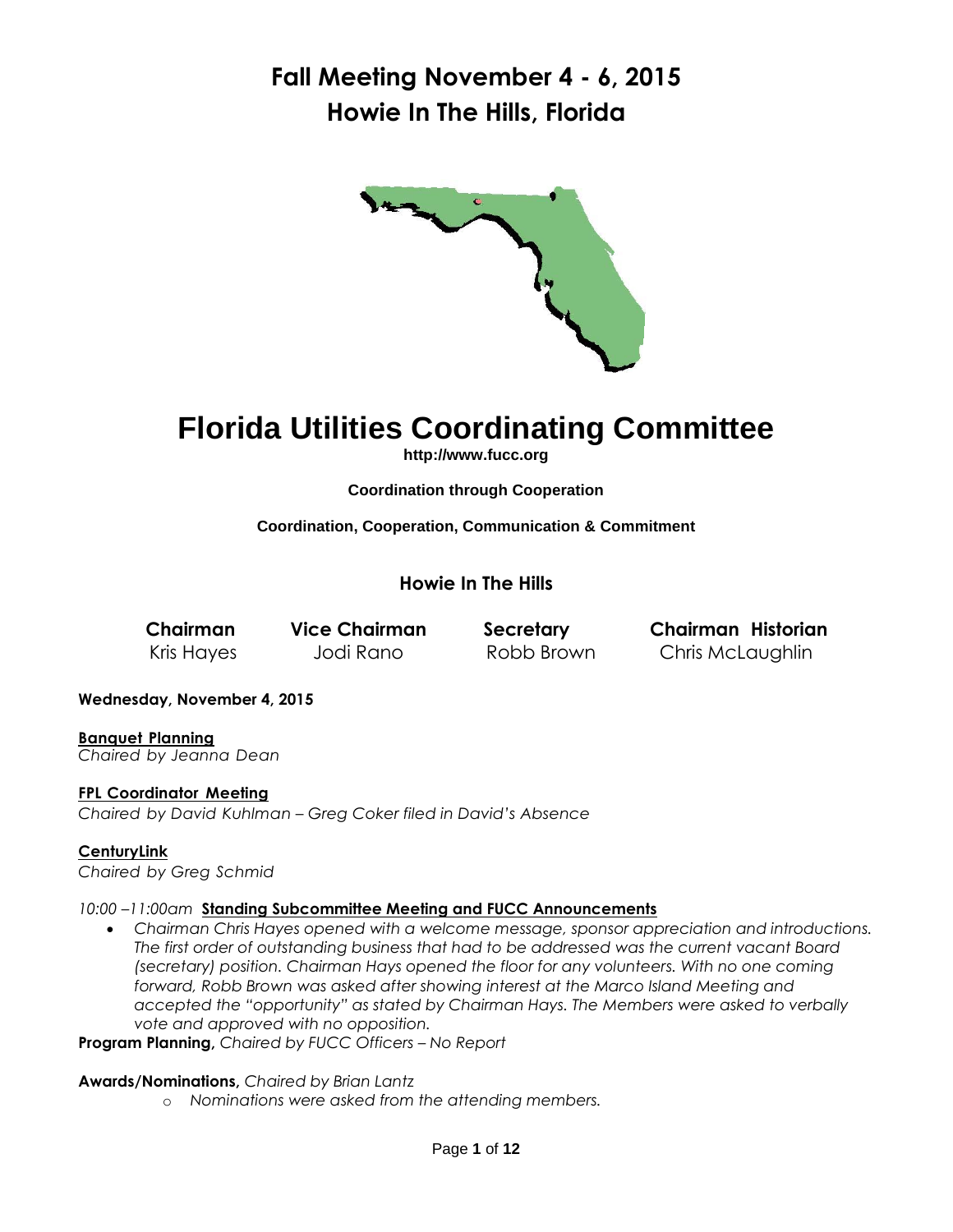o *As suggest from the audience was made to consider a "Lifetime Member Award" Vice Chair Jodi Rano said that she will bring this to the Steering Committee for consideration.*

#### **Membership/Promotions,** *Chaired by Jeanna Dean*

- o *Updating the current contact list.*
- o *Updating member information on the new website.*

#### **Conference Planning,** *Chaired by Lori McLaughlin*

- o *2016 Spring conference will be in Ocala April 6-8.*
- o *2016 Summer conference will be in Naples August 3-, this was changed for 2016 due to Marco Islands escalating cost and major renovations at the time of the conference. Lori said that the Naples location has provided several incentives to attract us and that 2017 location will be evaluated after the Summer 2016 conference.*

### *UCC Certification, Chaired by Vinnie Lavallette and Chris Hayes*

- o *A discussion n trying to get both instructors and venues was held. The value of the training was agreed by all and Chairman Hayes asked for those interested in the training and those in need for additional modals to be patent. We understand the importance and are working diligently to get it back on schedule.*
- o *P.E certification for both the training and the conference was discussed as well and several ideas were presented. Vice Chair Rano will be working to see if we can get this as an option in the future.*

*11:00am –11:30pm "Industry Specific Engineering Plans & Symbols (Power)" Presented by Varlam Molina from Lee County Cooperative – His presentation is available on our web site.* 

### *1:00 –2:30pm* **FUCC Interest Group Meetings**

#### **Power Interest Group** *– No Minutes Submitted*

*Chaired by George Beck-FP&L & Co-Chair, Rick Wood – Nationwide R/W*

At the Power Interest Group we had 45 in attendance and discussed the following.

- o ROW Issues
- o Utility Conflicts and a list for Cities and Counties to submit plans.
- o Topics for the Power Interest Group to present at the Spring Conference.

#### **Underground Interest Group**

*Chaired by Chris Stermer, Cardno – Co-Chair by Nathan Beals, Collier County* 

A total of 14 were in attendance (5 utility members, 5 consultants, 1 Sunshine 811, and 3 FDOT) were in attendance.

Meeting was called to order at 1:00 PM by Chris Stermer, Cardno, Chairman

The following was discussed

1. Tracer Wire presentation, Toneable - "Minimum Price with Maximum Reward" Tomorrow. Erik Brueningsen & Chris Stermer Presenting. Recommendations at the end of the presentation to be given on November 5th need to be approved be consensus of this group. The recommended suggestions to the FUCC are: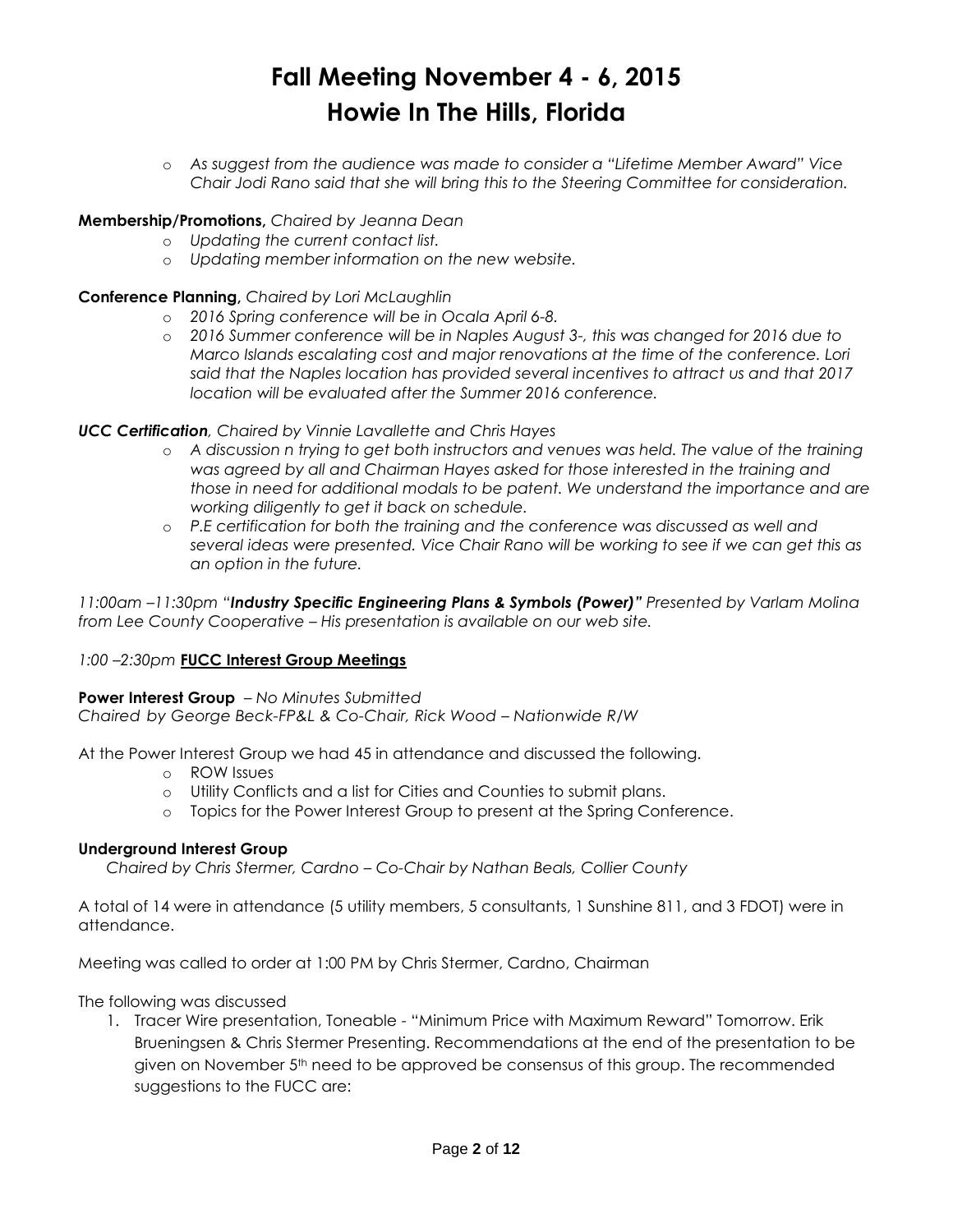- Support an effort to require by permit, all new facilities be traceable from the surface with standard line locating equipment (within all State, County and Local Agency Right-of-Way).
- Support an effort to require by permit, all new facilities be tested to ensure all facilities are traceable prior to releasing permits (all Agency Right-of-Way)
- Support through CGA and 811, an educational effort to encourage Utility Owners to require in their design specifications their facilities be traceable.
- Support through CGA and 811, an educational effort to encourage Utility Owners to require their facilities be tested to ensure their facilities are traceable prior to final payment and final acceptance.
- 2. New Line Styles. Include Quality level indications within the line work. The letter after the line type designation (BT, G, BFO, etc.…) represents the quality level of that line A, B, C, D.
- 3. Sunshine 811
	- A.) Enhancements to IRTH System (Multiple browsers supported, Java Maps compatible)
	- B.) Mobile Ready pages on web site
	- C.) Can now submit single address ticket
	- D.) Locator can now make comments on tickets (Online only)
- 4. Coordination & Communication are paramount. Anything the FUCC can do to further this? Ideas?

Meeting was adjourned at 2:00 PM

# **Telecommunication Interest Group** *– No Minutes Submitted*

*Chaired by David Summers – Atkins, Co-Chair Henry Bowlin - CentryLink*

A total of 17 were in attendance and discussed the following:

- Phone Providers wanting to use exiting poles
- Marking plans and permitting

# *2:45 –3:45pm* **FUCC Subcommittee Meetings**

### **Joint Use Group** *– No Minutes Submitted*

*Chaired by Scott Freeburn – Duke Energy Absent from the conference, FUCC Co-Chain Jodi Rano filled in Scotts Absence with the assistance from Barry Owens - SECO*

A total of 8 were in attendance and discussed the following:

- Barry Owens agreed to Co-Chair the Joint Use Group for 2016
- Discussion on a video presented 2 meetings ago.
- Wireless providors and pole attachments
- Another utility installing in someone elses existing conduit bank and the conduit owner finding this without any notice.
- NJENS notifications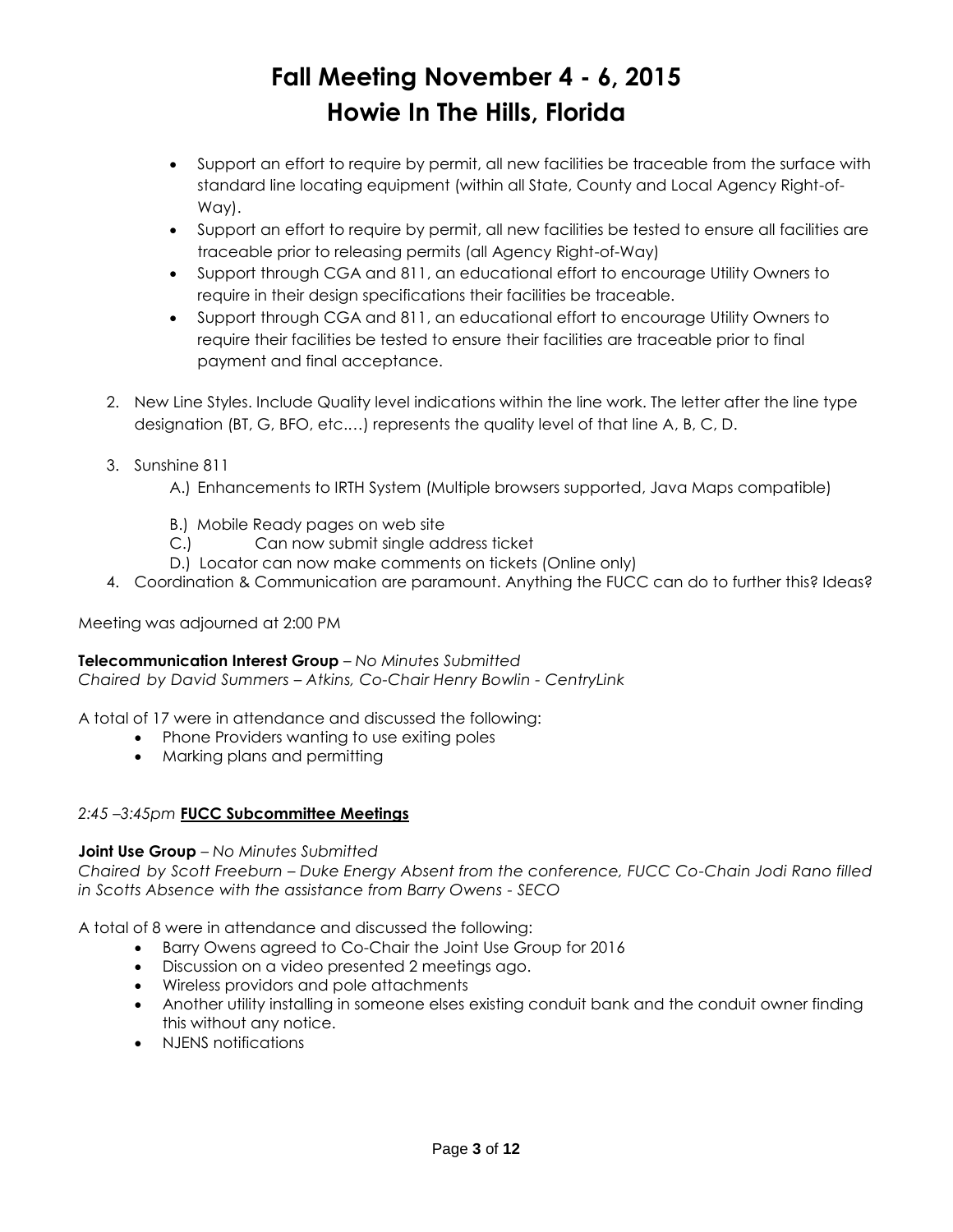### **Permitting** *– No Minutes Submitted*

*Chaired by Jan Ash, The Ash Group, Bill Case- Ask Group filled in Jan's absence*

A total of 13 were in attendance and discussed the following:

- OSP what works and what does not work
- OSP not allowing MOT to be uploading
- UAO's working on previously permitted facilities
- MOT certification

### **Design Build** *– No Minutes Submitted*

*Chaired by Vinnie Lavallette, Cardno, Co-Chair by Fred Valdez - Verizon*

A total of 14 were in attendance and discussed the following:

- RFP Language & the job of the Utility Coordinator
- What happens on Design Build projects
- $\bullet$   $IJWS's$
- 811 Tickets
- Agreements and when they get executed
- Utility is NOT a sub-contractor to the road contractor
- The differences with P3 projects and Permits on these types of projects

**FUCC Mast Arm Conflict Avoidance Task Team** *– No Minutes Submitted*

*Chaired by David Kuhlman – Greg Coker filed in David's Absence*

A total of 31 were in attendance and discussed the following:

Group discussion and commend ground solutions

#### *4:00 –5:00pm* **Combined Interest Group & Subcommittee Overview**

*-Roundtable opportunity to discuss issues common to all Interests -Interest Group and Subcommittee Chairs are required to attend -Open to all FUCC members* 

#### 5:00pm **Steering Committee Meeting**

A total of nine (9) people were in attendance.

- UCC status and direction Vinnie L. expressed concern with where the master files for the 5 Modules are. She stated we need to regroup and find an overall UCC Champion and a Champion/Instructor for each Module and a potential back up person. Module #2 & #5 seem to be the most requested right now. Vinnie is going to reach out to Dennis LaBelle on obtaining a copy of each module.
	- > Nathan Beals with Collier County offered the County facilities for UCC modules
	- Frik Brueningsen with Wantman Group offered to teach a module.
- FDOT participation at future meetings: It was announced the Summer Meeting will be held at the Hilton Naples, 5111 Tamiami trail North, Naples, FL. Tom is still committed to 2 meetings a year. There is a potential to have FDOT participation at all 3 meetings. Not all DUE/DUAs and/or maintenance personnel will attend the same meeting.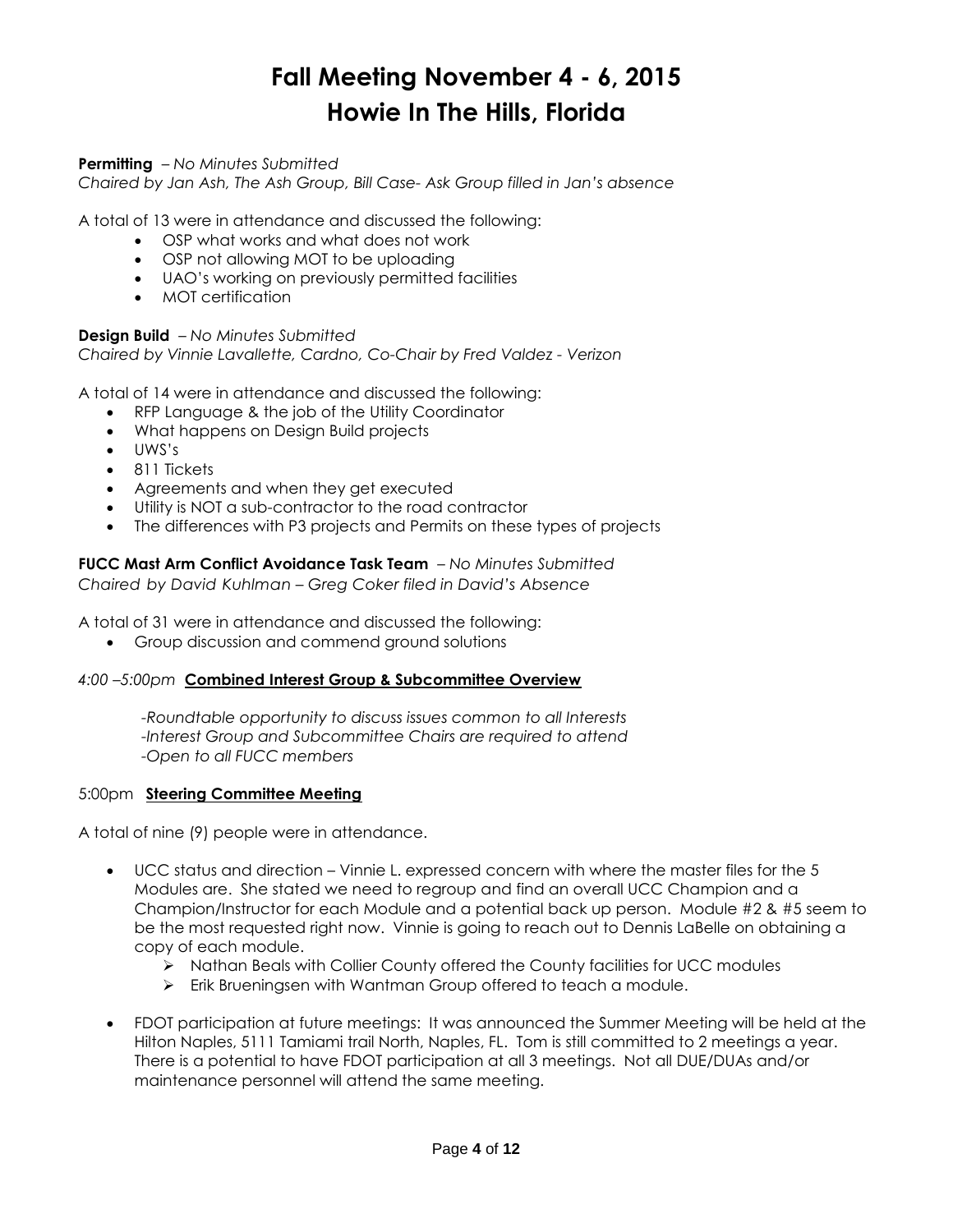- CSX/Railroad New Online System option. Jodi will reach out to Dave Elder or Rene Kurth, CSX on potential future presentation.
- PE credits Sarah Matin stated the State has become more stringent on issuing CE provider credentials. She suggested piggy backing on ASCE, FES for classes. UC Synergetic is also a CE provider. Jodi to follow-up with Mike Shad, UC Synergetic.
- Quick Books Update Sandra P. purchased Quick Books after the 2015 Summer meeting and has loaded all information for 2015.
- Audit FUCC will be request The Ash Group to perform an audit after for 2015
- BOA Update Sandra P. and Brian Dean are authorized to sign FUCC checks. FUCC has a debit card. And a credit card reader which works on your cell phone or tablet.
- Constant Contacts- Several lists exist and working to get the list updated and compares the different list to compile into one list while identifying active members.
- Sponsorship- The list of sponsors and there donations have been updated. We had some sponsors that were not paying that have been satisfied now that we have the billing to the sponsors resolved. We are always in need of additional sponsors. Sponsors help offset the conference cost to the members. Sandra P. to invoice GAI & Cardno.
- In-coming FUCC Secretary (4 year commitment) Robb Brown, Duke Energy was voted in by membership for the 2015/2016 year.
- Conference Fees- Consideration needs to be taken to raise the fee. A discussion of what the reserve needs to be in the bank to help conference cost if we happen to have low attendance with folks that plan to pay at the door and not show up to attend. Consider raising \$75 conference fee to \$100 – No increase at this time.
- Career Connection Page on Web Site- It was agreed to mention this to the members, but if we don't have participation then we will have it removed. Jan Ash "add job postings to FUCC website (w/legal disclaimer) – This is still available on the website. Members are encouraged to send a link to be posted for current open positions.
- Round Table Discussion- Vinnie asked if the Interest Groups should be chaired by Utility Representatives. The by-laws allow for others to chair these but agreed that we need to encourage UAO's to chair most of the interest groups.
	- o **Motion** To close on-line registration by the close of business the Friday before the conference. Motion by Chris McLaughlin, Second by Nathen Beals – Passed my Majority Vote
	- o **Motion** Past and future Malcom Yancy award winners to have the registration fees waved. Motion by Brian Dean, Second by Sandra Panos – Passed by Majority Vote
	- o **Motion**  Removal from the web-site registration section to remove the ability to pre-pay for future conferences. Motion by Bruce Herrington, Second by Chad Swales – Passed by Majority Vote
	- o **Motion**  Eliminate the current prepay registrations back as far as 2013. Contact to the members on the list will be contacted to let them know that if they don't use the credit at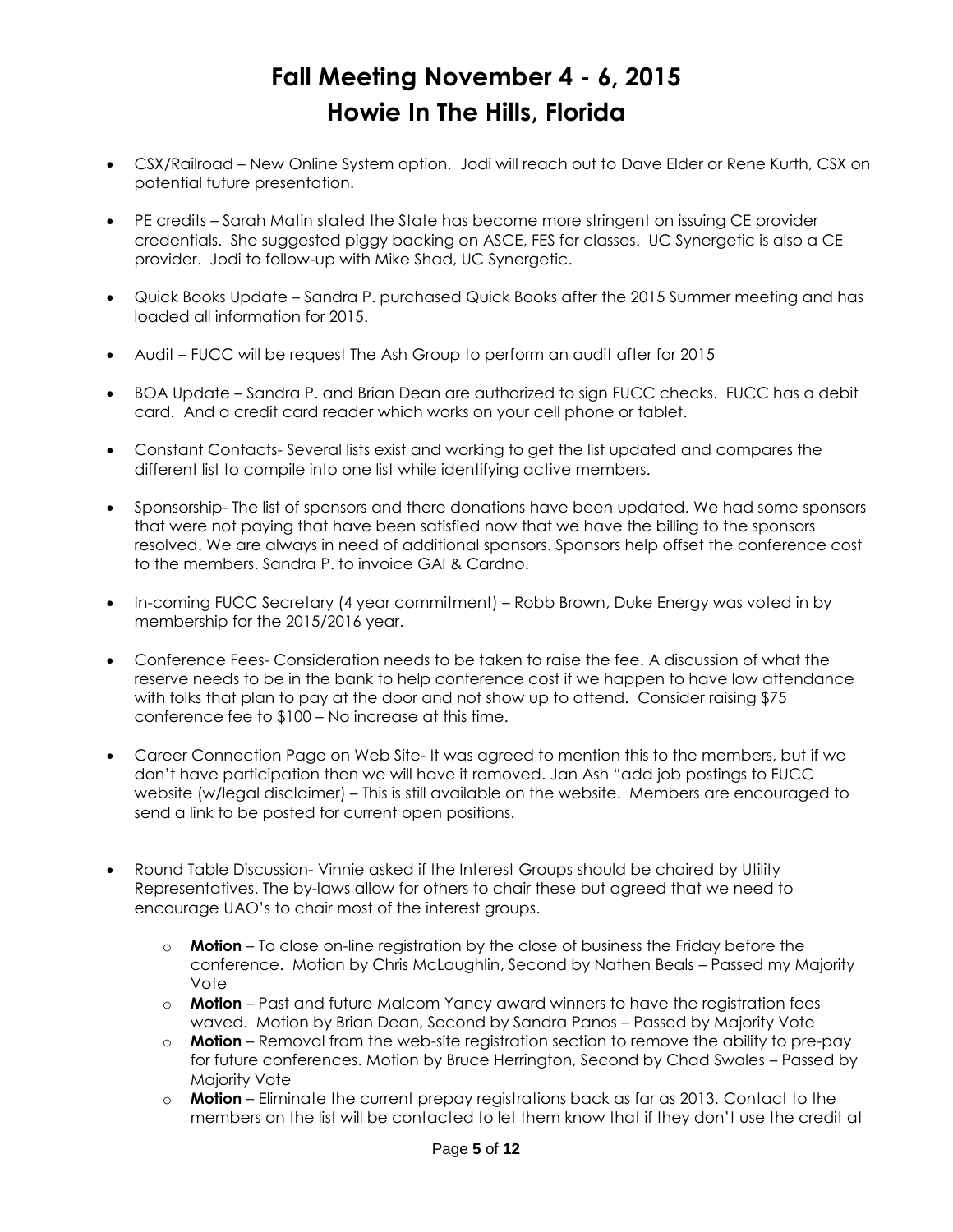the next conference then it will be lost. Motion by Bruce Herrington, Second by Chad Swales – Passed by Majority Vote

Motion to Adjourn – Jodi Rano, 2<sup>nd</sup> Sandra Panos

Thursday, August 5, 2015

*7:45am –***Registration**

*8:30 –9:30am* **Underground Intrest Goup Presentation**

**"Toneable-Minimum Price with Maximum Reward"** *– Chris Stermer, Cardno & Erik Brueningsen, WGI --Presentation is available on website--*

*9:30-10:00am - Traffic Signal Mast Arm Conflict Avoidance "A Cooperative Approach to Resolve the Issue" - Presented Greg Coker filed in David Kuhlman's Absence*

- *10:15-11:30am –* **"Wetlands and Gopher Tortoise Permitting" -** *Presented by Art Wade, Chastain Skillman*
- *1:00-1:15pm FUCC Announcements- FUCC Chairman Chris Hays*
- *1:15-2:00pm "I-4 Ultimate Improvement Project"- Presented by Loreen Bobo, PE, FDOT Construction Program Manager – http://i4ultimate.com*
- *2:00-2:45pm "1-75 (SR 93) at University Parkway Interchange (Diverging Diamond Interchange Project)- Presented by Kevin Ingle PE, FDOT District 1 Major Construction Project Manager*
- *2:45-4:30pm FDOT Forum – DUE/DUA & FDOT Personnel- District Utility Administrators/Engineers Q&A panel \*Tom Bayne – Overview of FDOT's Electronic Based Coordination Reporting and Proposed* 
	- *UAM Update*
	- o *Tom opened with an update of the proposed changes to A.C. 14-46 (UAM) and the next scheduled workshop Friday November 13, 2015 at the Turnpike office in Ocoee Florida.*
	- o Member discussion with the current RGB process was held.
	- o Design Build project and process discussion was held
	- o Additional UAM discussions on the proposed language changes
	- o The Department asked if any UAO's were having any current issues with the Department.

Friday, August 6, 2015

# **FUCC Business Meeting**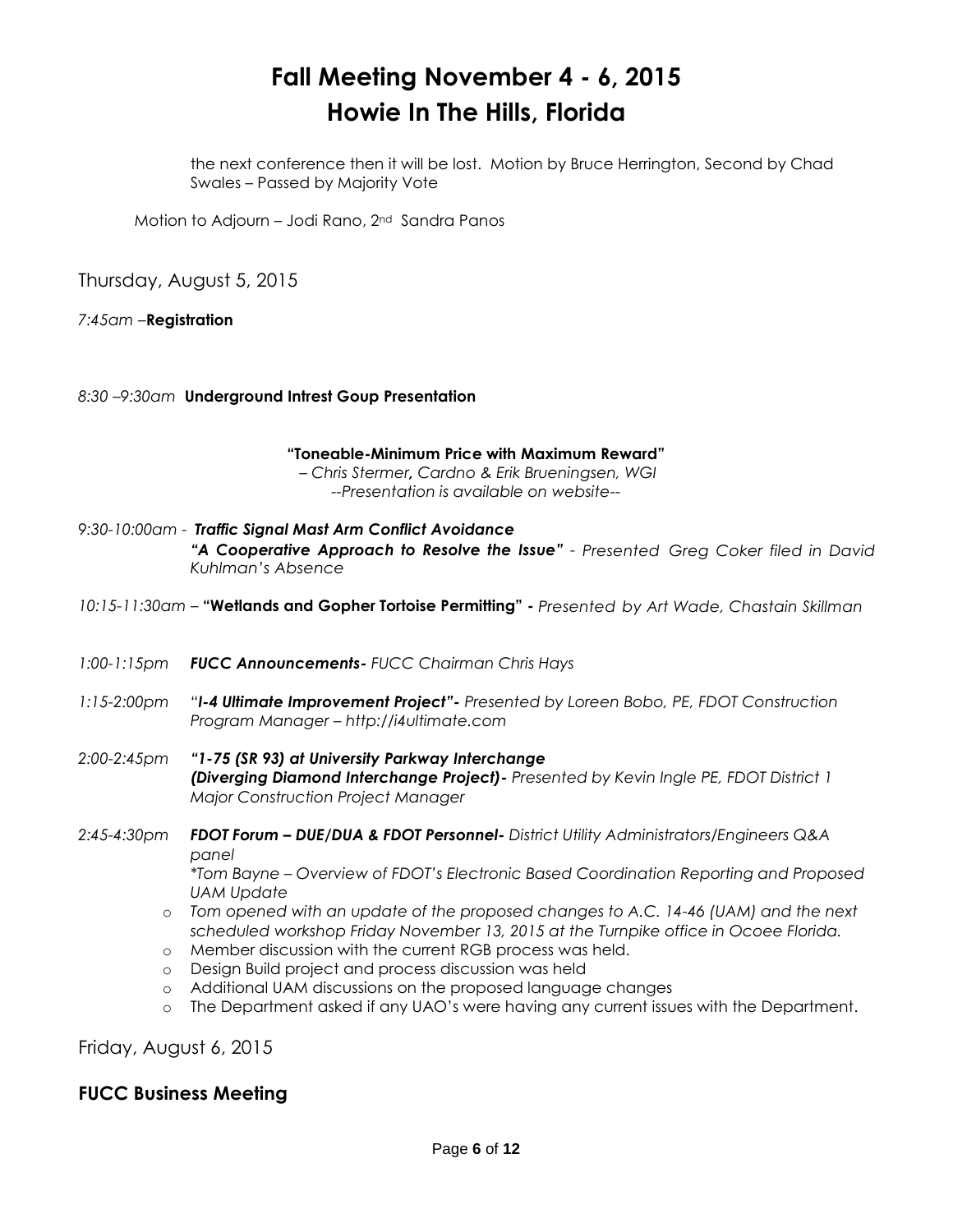#### *9:00am* **FUCC Business Meeting**

#### **Opening Invocation & Tribute to Flag**

Chairman Chris Hays called the FUCC Business Meeting to order shortly after 9:00 am. The chairman introduced himself and the other FUCC officers. Next, Chris welcomed everyone, recognized the importance of our sponsors and gave opening remarks. A special thanks was given to all the hard work and excellent job Lori McLaughlin has done with our conference planning. The chairman then proceeded with the invocation given by Robb Brown and the tribute to the flag.

#### **Reading of the Minutes –** *Robb Brown*

The chairman then requested the Secretary to read the previous meeting minutes. Vice Chair Jodi Rano spared the group from the agency of hearing the minutes being read and made a motion to approve the minutes as posted on the web-site. And seconded by Sandra Pano that the reading of the complete minutes be waived. Motion Passed.

### **Historian's Report –** *Chris McLaughlin*

(Chris wearing an Abraham Lincoln costume) This Howey-In-The-Hills Address is dedicated to Arlene Brown, a TECO employee for 42 years and I believe may have cast a ballor for me in my first term as President <wink!>.

*Six score and eleven years ago our founders brought forth on this State, a new Committee, conceived in the spirit of cooperation, and dedicated to the proposition that all utilities are created equal.*

*Now we are engaged in a great civil discussion, testing whether that Committee, or any Committee so conceived and so dedicated, can long endure. We are met on a great meeting site of that discussion. We have come to dedicate a portion of our time and efforts, so we may save many others their time and efforts. It is altogether fitting and proper that we should do this.*

*But, in a larger sense, we cannot dedicate – we cannot consecrate – we cannot hallow – our time and efforts. The brave men and women, working and retired, who struggled here, have consecrated it, far above our poor power to add or detract. The FDOT will little note, nor long remember what we say here, but it can never forget what we do here. It is rather for us to be here dedicated to the great task remaining before us – that from our honored accomplishments we take increased devotion to that cause for which others have given the last full measure of devotion – that we here highly resolve that these retired folks shall not have retired in vain – that this Committee, under Kris Hayes, shall have a new birth of freedom – and that COORDINATION THROUGH COOPERATION shall not perish from the earth.* I wanted to recognize another tall, wise, and lanky guy like me – Art Gilmore – and thank him for passing along an undated document of huge significance to the State of Florida Utility Liaison Structure. I plan to have this document uploaded to the FUCC website as a reminder to how important Local Utility

Groups and Liaison Committees are to our industry.

### **75 years ago:**

November 8, 1940, Daytona Beach, Florida (according to the August 1940 minutes). There was no carry-over business from previous meetings per the February 1941 minutes and we have no November 1940 minutes in our archives.

### **50 years ago:**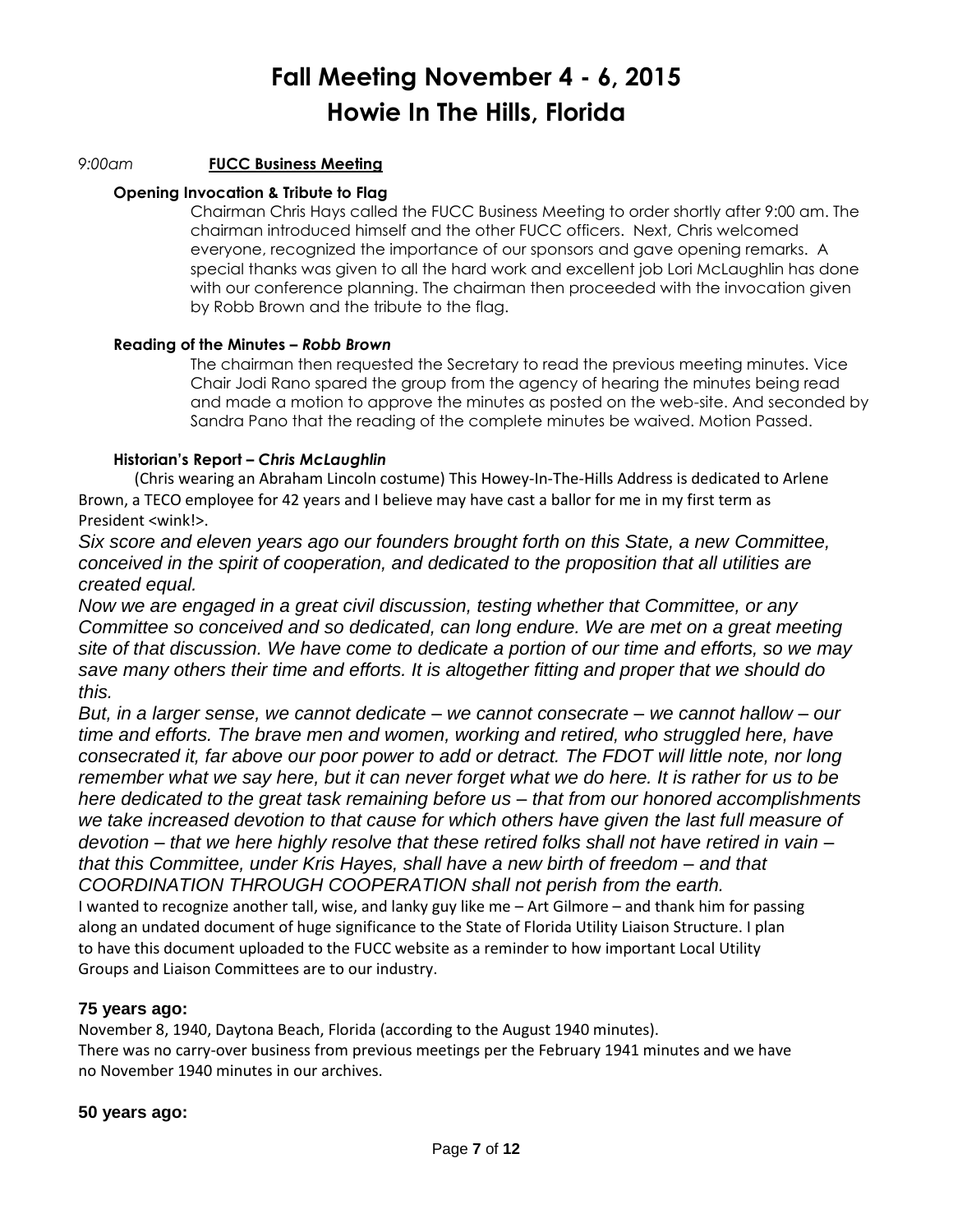November 12, 1965, Thunderbird Motor Hotel, Jacksonville, Florida Chairman W. V. Bottorff of Gulf Telephone Company presiding 26 people in attendance

9 Power

8 Telephone

2 State Road Department

1 each from Florida Public Services Commission, Gas, retired, consultant, and the cities of Tampa, Orlando, & Jacksonville.

Topics discussed:

• The meeting opened with a report Local Groups of Tampa, St. Petersburg, Orlando and Jacksonville. The Chairman requested a representative of each Local Group be present at all FUCC meetings and emphasized the need to establish more Local Groups around the state.

• The Chairman read the minutes of November 6, 1936 (the oldest minutes in the Historian's archives and the minutes where the first By-Laws were adopted and fashioned after South Carolina UCC's By-Laws – which remain substantially the same today). Mr. Wilkins Linhart, then with the Florida Public Services Commission, was the only remaining active charter member after 29 years, when he was with the Florida Railroad Commission.

• A presentation by AT&T was made on the proposed underground co-axial cable installation along the Turnpike that will connect Georgia to Miami.

• The sub-committee for the Utilities Accommodation Guide stressed that the Guide should remain a guide and any attempt by the State Road Department to make it a policy would be opposed.

• The remaining Minutes of the meeting are missing from the archives.

# **25 years ago:**

November 3, 1990, West Palm Beach, Florida Chairman Tom Duggar presiding 82 people in attendance 18 Power 14 FDOT 11 Telephone 8 Cable TV 7 Consultants 4 Gas 4 City of Orlando 3 Pinellas County 2 UNCLE/Call Candy one-call systems 2 City of Jacksonville 2 City of Lakeland 1 each City of Tampa, City of Clearwater, City of Tallahassee, Imperial Polk County, City of Titusville, Ft Pierce Utility Authority, City of St. Petersburg Current members WHO SIGNED IN back then were: Secretary Mark Sweet – Florida Power Corp. Walt Childs – FDOT Dennis Black – Paragon Cable Marilyn Pineau – United Telephone Company of Florida Art Gilmore – Florida Power Corp.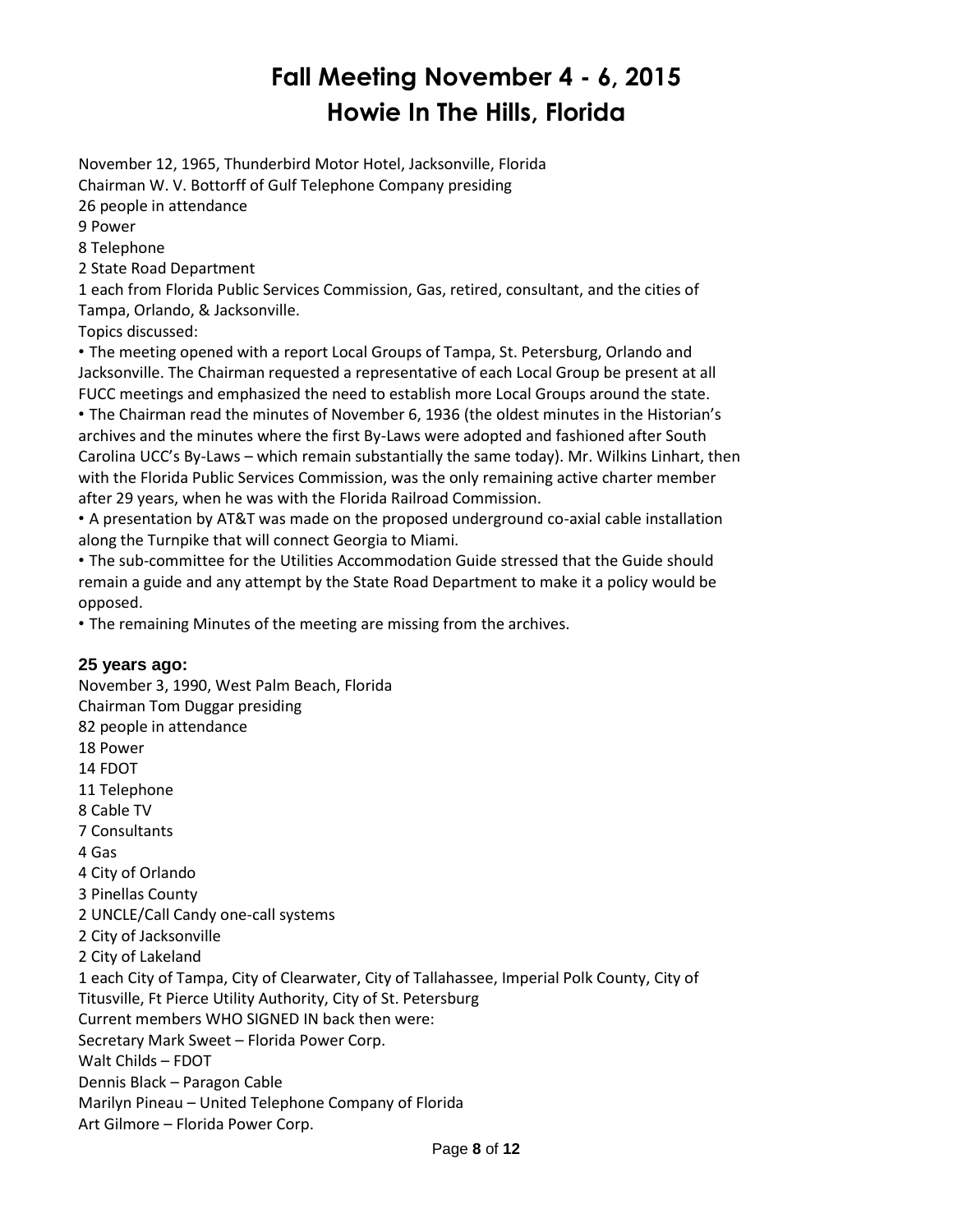Betsy Becker – Telesat Cablevision Arlene Brown McGee – Tampa Electric

Topics discussed:

• Historian's Report was given by Bill Garrett – they couldn't find the 50 year minutes either! A continuation of the members who were in attendance at the 1965 meeting, only one remained in 1990 - Mr. E.M. Salley. Let's play *7 Degrees of Kevin Bacon*: Who knew Mr. Salley? If you did, then you knew a guy who knew a guy who was present at the Charter meeting of FUCC in 1936!

• Treasurer's Report - \$967.05, registration \$5.

• FDOT Update by Paul Kaczorowski (still can't pronounce it), who addressed 5 items. UAG, the 7 Seminars, Use of reflective cones at night by utilities (acceptable at the time), Training for safer work zones, and waiver of that pesky corporate seal issue.

• Mr. Reginald Bell from the City of Titusville discussed his city's traffic safety training program and the City was sharing with other cities and utilities upon request.

• Mr. Tom Kennedy received 36 responses to the FUCC membership survey on a number of issues of the day.

• Speakers:

 $\circ$  Ron Worley from Florida Power Corporation – presented on the state's "Rails to Trails" program and issues obtaining utility easements through DNR (now FDEP) – taking 6 months to a year to obtain.

 $\circ$  Charles Nickerson from the FDOT Southeast Rail Corridor (now Tri-Rail) – described his office, their management of the former CSX railway between West Palm Beach and Miami, and their abilities to assist utilities with easement requests and permits.

 $\circ$  Michael Cheney from United Telephone Company – addressed asbestos regulations and handling of Transite pipe.

• Telephone/Telecommunications Interest Group – 23 attendees. Pole tagging and I.D. was discussed. Different methods of surveying existing facilities during the initial design stages of projects (forerunner of SUE) was talked about. Legislative action requiring reimbursement to utilities for relocation by parties other than right-of-way owners was also a topic.

• Power Interest Group – 22 attendees. A presentation and riveting video was shown about reflective traffic cones. Mark Sweet complained about Bryan Lantz's company mounting large fixed equipment on their power poles. FDOT's issuance of driveway permits without notifying utilities was a new issue.

• Underground Interest Group – 18 attendees. The new OSHA Trenching Safety Act and its additional liability concerns was presented. Further discussion followed on the abandonment of underground utilities within the right-of-way and the need for the FUCC to develop policy recommendations on this issue.

• Combination Interest Group – for the first time a joint meeting of all Interest Groups was held the previous day and was well-attended. Chairman Duggar chaired this meeting and the Interest Group Chairs will rotate throughout the year to chair the other Combined Interest Group meetings.

• Chairman Tom Duggar brought two Steering Committee recommendations to the floor of the FUCC for a vote. One was to request a utility review period from FDOT about proposed driveway permits, and the other was to make recommendations to FDOT about utility abandonments and asbestos facilities in the right-of-way. Both motions passed.

# **Treasurer's Report –** *Sandra Panos*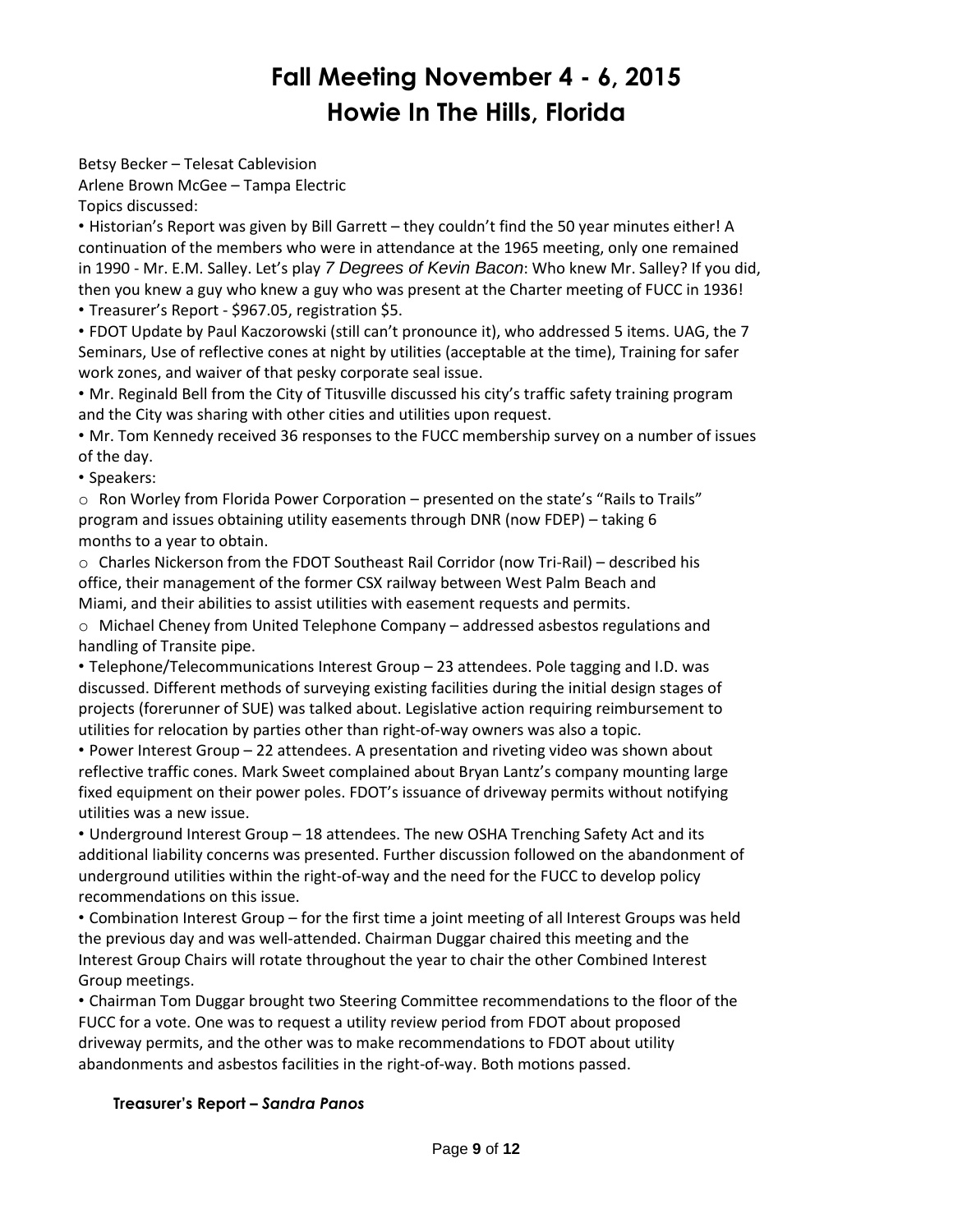Beginning Balance as of 11/1/2015 \$20,429.60 Deposits (Sponsorship/Registration) 13,075.97 Withdrawals (Expenses)  $-1,645.02$ Checks (Conference/Planning Expenses) -15,776.35 Balance as of 11/09/2015 \$16,084.57 NOTE: Information taking directly from Conference Treasures Report

### **Business Session**

Sunshine 811Report - *Attached to Meeting Minutes*

- $\triangleright$  New Online Locate Tickets for Anyone
- $\triangleright$  Safety Matters Now As CEU!
- > Emergency Tickets Clarified
- $\geq 2016$  Golf Tournament May 20, 2016
- ▶ 2016 CGA Conference March 8-10 at the Mirage, Las Vegas
- $\triangleright$  Proposed Legislation changes to require Mandatory Damage Reporting by the UAO's

### FDOT District Reports

District One

- Liaison Meeting scheduled for 12/1/2015
- 201023-6 Is funded and scheduled let date is March 2017
- 403185-3 I-4 @ SR33 is in design but not funded for construction
- ▶ Local Utility Coordinating Groups are not as active as FDOT would like to see.

# District Two

- $\triangleright$  UCC's are meeting regularly
- $\triangleright$  Letting \$1.2 Billion in Projects
- $\geq$  1-95 & 1-10 Interchange is Funded
- $\triangleright$  I-95 & I-295 Interchange is Funded
- 3 Sections of US 301 & Stark is Funded
- $\triangleright$  I-10 & US 301 Interchange is Funded
- $\triangleright$  SR 200 & A1A Resurfacing
- SR 20 between Hawthorne and Interlock Funded for 2018
- $\triangleright$  ST 15 Currently in Construction, FP&L has done a great job working with the FDOT on this project to keep it on schedule.
- District Three No Report

District Four

- $\triangleright$  We continue to provide our utility partners with our monthly production and letting scheduler for our 5 year work program.
- $\triangleright$  The Department is funding an electronic utility coordination model that will assist with our continued effort to coordinate our construction plans through communication and corporation and will help document our commitments.
- $\triangleright$  I-95 Managed Lanes (Broward County) is in design
- $\triangleright$  I-595 is completed
- A new permit Engineer was announced.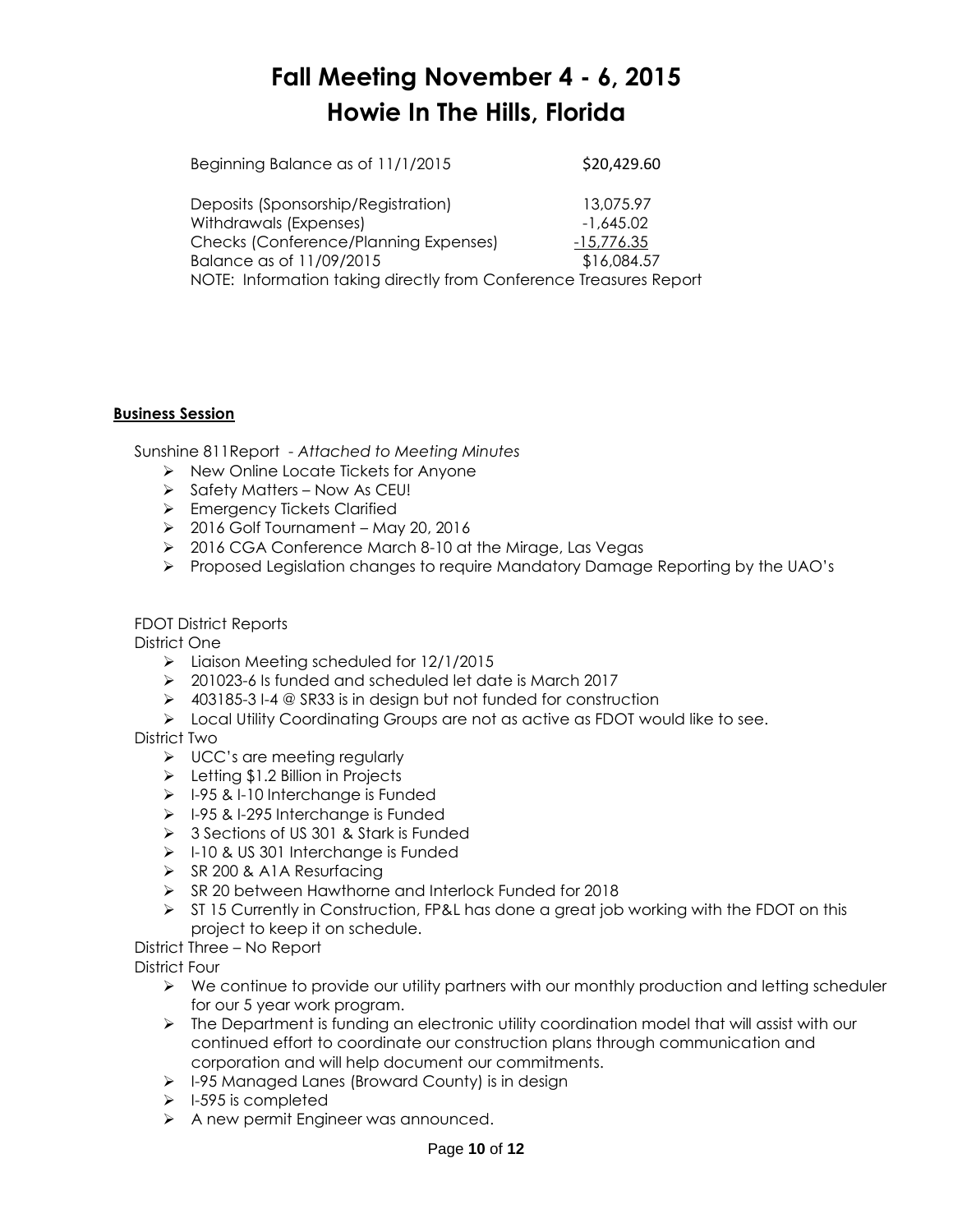District Five – No Report District Six – No Report Turnpike (see handout for more project Info)

 $\triangleright$  6 Design Build projects in construction

- $\triangleright$  Sending out monthly updates and If you want on the e-mail list e-mail James.
- Central Office Tallahassee
	- UAM is in Rule Making and a Rule Making Administrative Hearing is scheduled for November 13, 2015 at the Turnpike Office in Ocoee Florida.

### **Steering Committee Approved Motions for Membership Vote – NEED TO UPDATE FROM HERE**

Steering Committee – *Jodi Rano (Shown above)*

Awards/Nominations – *Vinnie Lavallette – Not in Attendance* 

Brian Lantz will be contacting past winners for new nominations.

- UAM/Standards Review *Bryan Lantz*
	- Just be prepared to provide feedback on the Proposed UAM changes.
- Bylaws Review Chris *McLaughlin*
	- Some discussion on adding signature requirements for checks by the board. It was approved by the sub-committee at the summer meeting but never brought to the bylaws committee for discussion/approval. It was suggested that maybe it should be added to the Roles and Responsibilities document.
	- Brian Lantz made a motion to require 2 board member signatures to all check. With some additional discussions Brian withdrew his motion and agreed to allow the Sub-committee look at this at the spring meeting.
- Sound Wall *Chad Swails*
	- *No New Report*
- Railroad *– Vacant*

E- Business/Web Page – Lori McLaughlin

- Lori presented the new web page for FUCC and asked for industry pictures or photos of utility work to add.
- Jodi is working to get a new FUCC banner for the conference and promotions.
- There is a "Connections" Page which members can post open job positions. Please forward job postings directly to Lori McLaughlin or any FUCC Officer.
- Working on the updates for the website to include conference photos Robb Brown has taken at this conference.

Membership/Promotions – *Jeanna Dean*

- *Jenna is working with both Brian and Jodi on updating the current members list.*
- *Plan to send conference information and website link to other organizations/agencies to promote their attendance.*

Conference Planning – *Lori McLaughlin*

- *All 2016 conference dates have been secured(look at webpage or in your booklet)*
- *Spring Meeting is April 6 – 8, 2016 and registration will open by the end of November.*

UCC Certification – *Vinnie Lavalette/Gene Lazano – Not in Attendance*

 *No new report (please refer to notes from sub-committee)* Program Planning – *FUCC Officers*